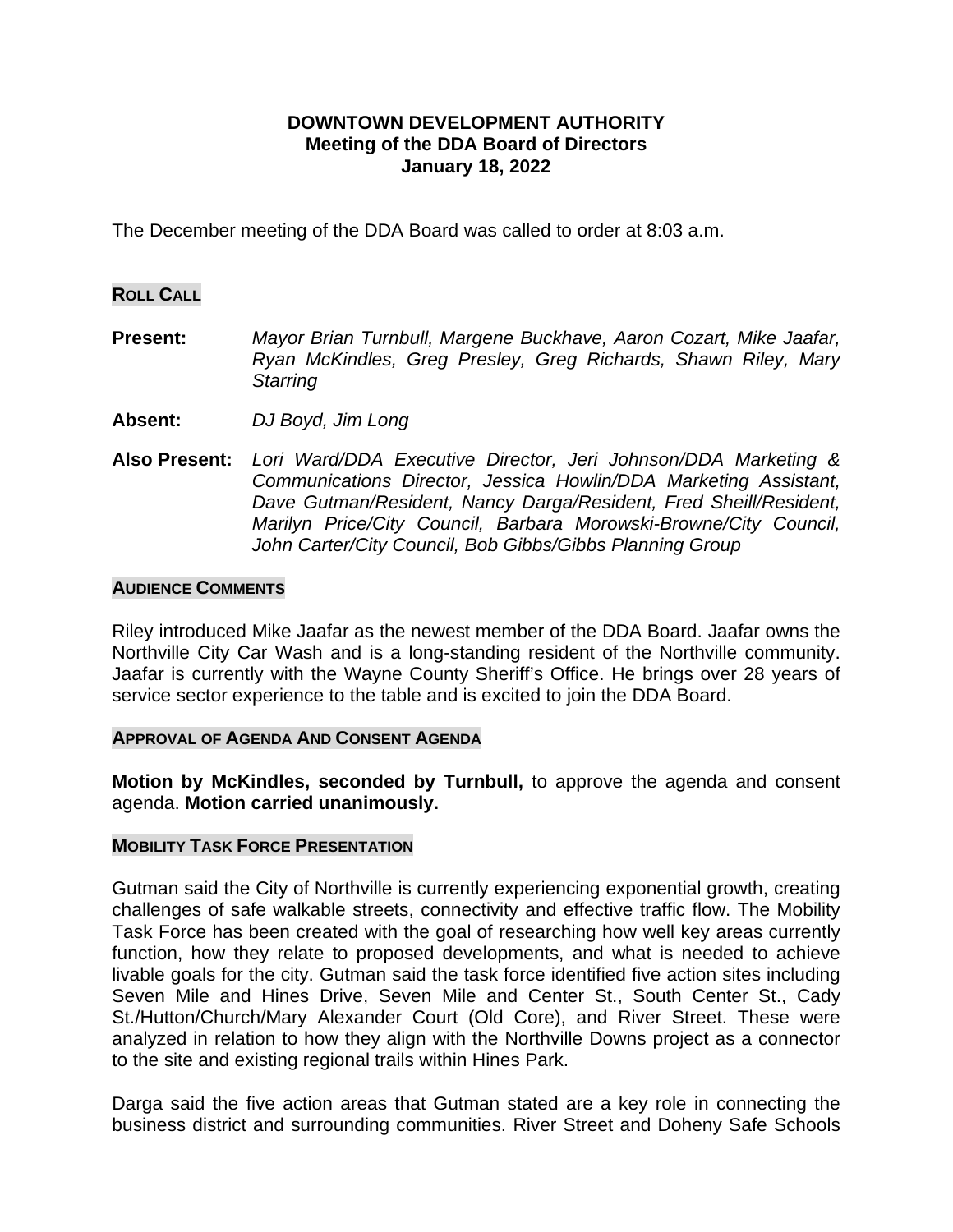will both be affected by the Downs and Foundry Flask developments. Darga added that the Beck Road development will have a major impact on traffic that uses Main and Center Streets in Downtown Northville. Beck is currently the main pass through from M-14 and I-96.

The Seven Mile corridor presents many challenges including the railroad crossing and the "z" shape that cuts through the city with no access to parking lots. Seven Mile needs to have safe pedestrian and bike paths and dedicated entrances to the current parking areas and the future farmers market spot. There also needs to be storm water management along Seven Mile. Darga added that the biggest concern on Seven Mile is the intersection with Hines Drive. Trucks frequently have difficulty with this layout and there is no connectivity with the Northville Downs project or safe routes for pedestrians and bikers.

Darga said another action area on Seven Mile is at the intersection with Center Street due to the steep decline coming into town. The committee recommends roundabouts at both areas on Seven Mile. Another option would be a cruciform layout which would add four lanes. If action is taken on a roundabout, grant funding is available. Either proposed solution would also need to include dedicated safe crosswalks, bike lanes and pedestrian paths.

Darga highlighted the Old Core area as the spot with the most direct impact on the DDA. It is critical to add pedestrian friendly streets to the area surrounding the First Presbyterian Church. Cady Street will become a major thoroughfare once the Downs and Foundry Flask projects are complete. Darga added that consideration should be made on whether to keep Mary Alexander Court a one-way street and the addition of a dedicated turn lane at the intersection of Main and Cady Streets.

With respect to the entrance to the Highland Lakes development, Darga said that a safe pass needs to be added under the railroad bridge. The school district, Wayne County, City of Northville and railroad need to collaborate to make this functional. There is currently school funding available under a Safe Route to School grant and the committee recommends a box culvert be created under the railroad bridge to safely get students to school. Darga said there needs to be immediate action on this project to utilize the safe school funds that are available for this project.

Riley inquired whether the Beck Road project is also in Oakland County. Darga clarified that the Beck project would include Washtenaw, Wayne and Oakland County. Currently all counties are involved in the task force and road planning.

Darga said the Mobility Network is recommending that City Council obtain a mobility integration consultant on the five action areas and is encouraging a partnership between Wayne County, SEMCOG and private developers of the Downs and Foundry Flask.

## **NORTHVILLE DOWNS RETAIL MARKET REPORT**

Greg Presley recused himself from this portion of the meeting.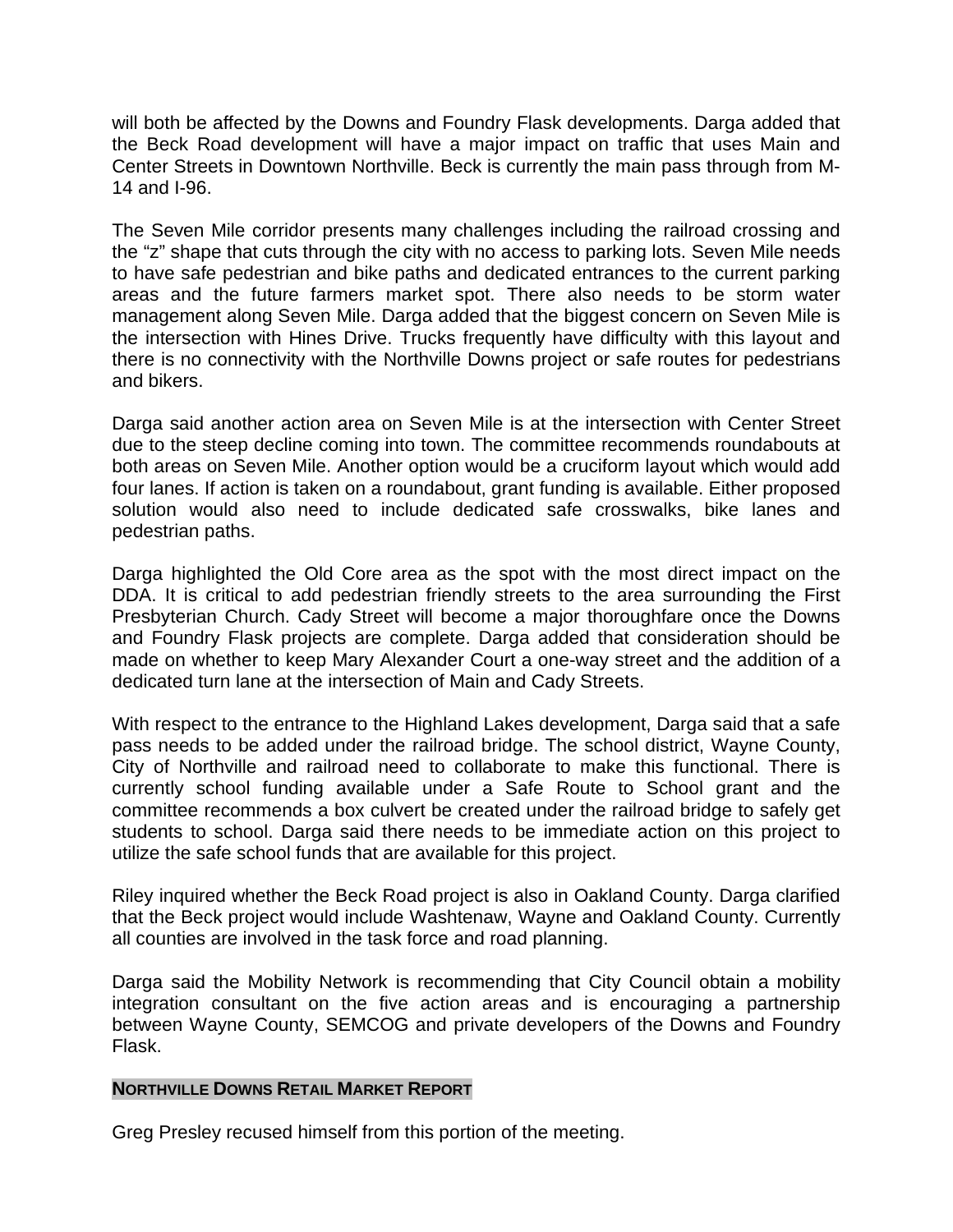Bob Gibbs, of Gibbs Planning Group (GPG), said the retail market study is intended to be a guide to a variety of possibilities that could work in Downtown Northville. The focus of the study is the Cady Corridor, which encompasses Cady Street from Center to Griswold. Gibbs said retail is currently in a major crisis and it is projected that 75% of malls will close by 2025-2026. This is a result of a demographic shift in households in addition to retailers not being able to compete with Amazon and other home delivery services. Retailers that are closing in malls are flocking to downtown areas due to the ability to build different types of stores to help with their brand. Gibbs added that the thriving areas have been strip malls with low rent and free parking, and industrial parks, which offer a cool and hip vibe.

Gibbs said the Cady corridor has approximately 200,000 square feet of potential ground floor retail. Retail spending in the Cady area is estimated at about \$1 billion in goods and services. Currently 48% of the spending is leaving the downtown area. The study shows under status quo the area could support 48,000 square feet of retail which would bring in \$24 million in annual revenue. Under best practices, sales capture would increase to \$45 million. Best practices include an attractive downtown and a Business Improvement District (BID) in addition to a DDA. It also includes retailers operating under best practices – being well merchandised, keeping regular hours and having modern storefronts to attract millennials.

Gibbs also said the different areas do not need to be identical. They could be different in retailers and merchandising. The parking structure on Cady is well designed and could be utilized for retail space. Gibbs recommends contracting an architect and broker familiar in liner retailer. This would remove one row of parking spaces and add a grocer or deli type restaurant. Johnson asked if parking capacity was included in the study. Gibbs said under status quo there is not enough parking and GPG assumes that under best practices there would be adequate parking to accommodate development. Gibbs added that Cady presently has ample street parking available.

Johnson asked how the city attracts these types of businesses to open in the downtown. Gibbs said businesses can be attracted by implementing best practices and retain a business recruiting person that has the knowledge and expertise to make contacts and present data to potential retailers. There is a strong market potential in Northville and the area on Cady is severely underperforming. Gibbs added that pedestrian corridors are not walkable or friendly. The stairs from the Cady Street parking deck are intimidating, Center Street is unattractive to walk on and Hutton is not a becoming pedestrian path to walk through between the Cady/Main district. Gibbs added that it would be helpful for Northville to become a Main Street City.

McKindles inquired whether the DDA should approach the Downs developers to hire a business recruiter to take on this project and attract more retailers. Gibbs said that initially further analysis needs to be done and then the community needs to be involved to get an idea how much interest is out there for adding retail. After this is done, a business recruiter should be hired and a new master plan should be created. Gibbs said he will not comment on whether the Downs developers should be involved in this discussion.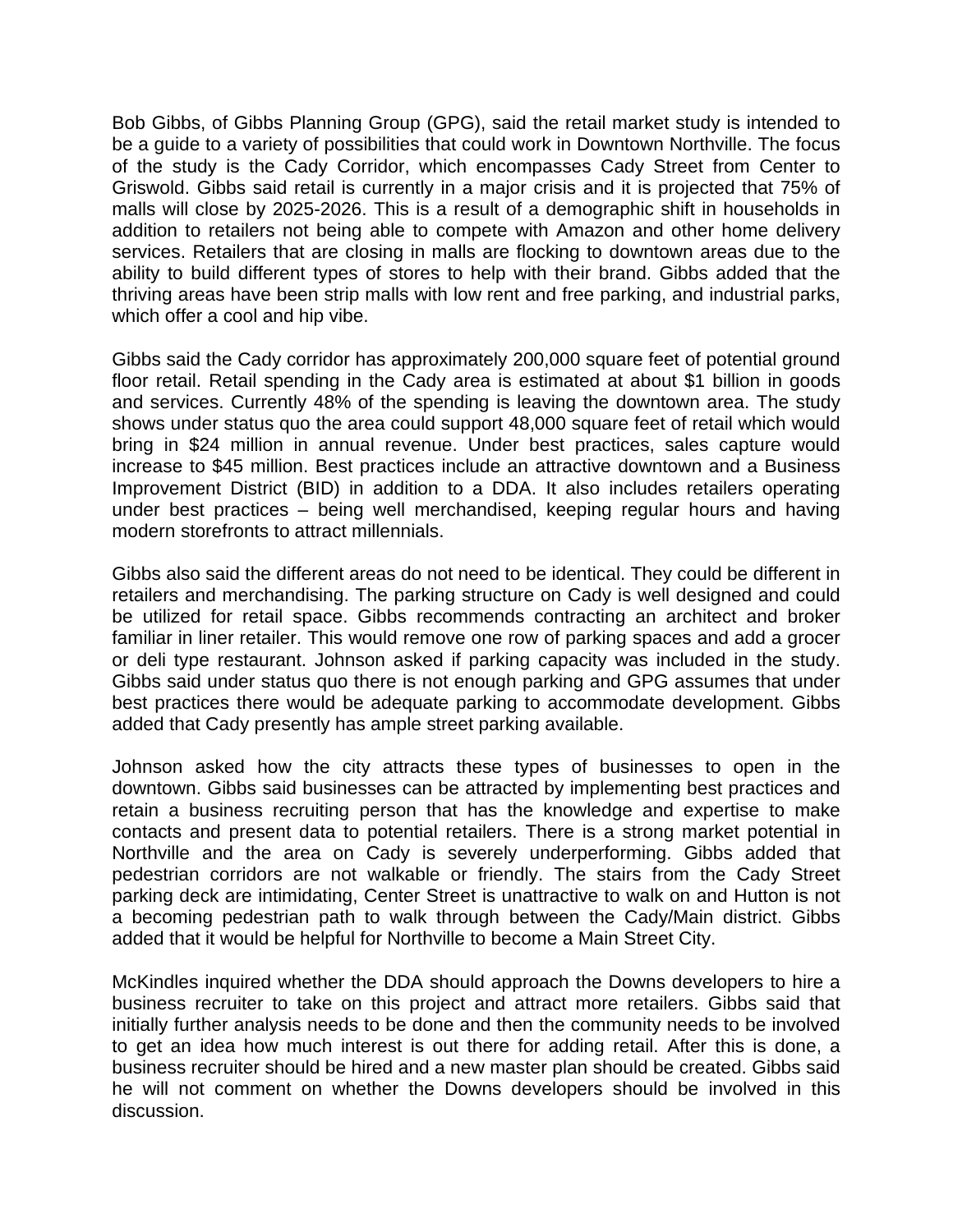Buckhave asked how the current mix of retail and office space in Northville affects future rents. Gibbs said if there is an overabundance of first floor office space, most shoppers will turn around and leave. Many cities have a policy where one area is dedicated office and another is retail.

Richards asked what the process is to find out what the entire downtown could support. Gibbs said an advanced study would show what is supported in the downtown. Ward said that what the DDA worked with GPG several years ago, surveys indicated that people were not interested in national chains coming to the downtown area. Gibbs noted that millennials are also not interested in national chains unless they are deemed "hip" – such as Patagonia and Converse. Gibbs concluded that Northville is currently geared toward the 50-80 age range and not appealing to millennials. Northville is in a strong market and underperforming, and there is a market potential if the City is interested in moving forward with growth.

# **ELECTION OF DDA OFFICERS**

Ward said there are four officer positions available with one-year terms. The Board annually at its first regular meeting in January elects a Chairperson, Vice-Chairperson, Secretary and Treasurer. The Secretary and Treasurer do not need to be members of the Board to serve in this office. Current DDA Board Chair Shawn Riley has indicated he is interested in continuing to serve as Chair. DJ Boyd has indicated that he is willing to serve as Vice Chair. The staff recommends that Jessica Howlin take over as Secretary from Jeri Johnson, as Howlin currently prepares the meeting minutes. The Treasurer position is also open and would serve as an alternate for Chair/Vice Chair if those members were not available. McKindles expressed interest in the Treasurer position. **Motion by Starring, seconded by Buckhave** to approve the election of Shawn Riley/Chair, DJ Boyd/Vice Chair, Jessica Howlin/Secretary and Ryan McKindles/Treasurer for a one-year term. **Motion carries unanimously.**

## **COMMITTEE INFORMATION AND UPDATES**

- *a. Design Committee:* None.
- *b. Marketing Committee:*

Riley said the committee is continuing to meet regularly to brainstorm new events and ways to help the downtown community.

- *c. Parking Committee:* No meeting was held.
- *d. Organizational Committee:*Johnson said that she and Boyd attended the City Council meeting on January 10 to represent the DDA during the Council review of goals and objectives. The review went well and there were no issues or changes made to the DDA goals and objectives.
- *e. Economic Development Committee:*